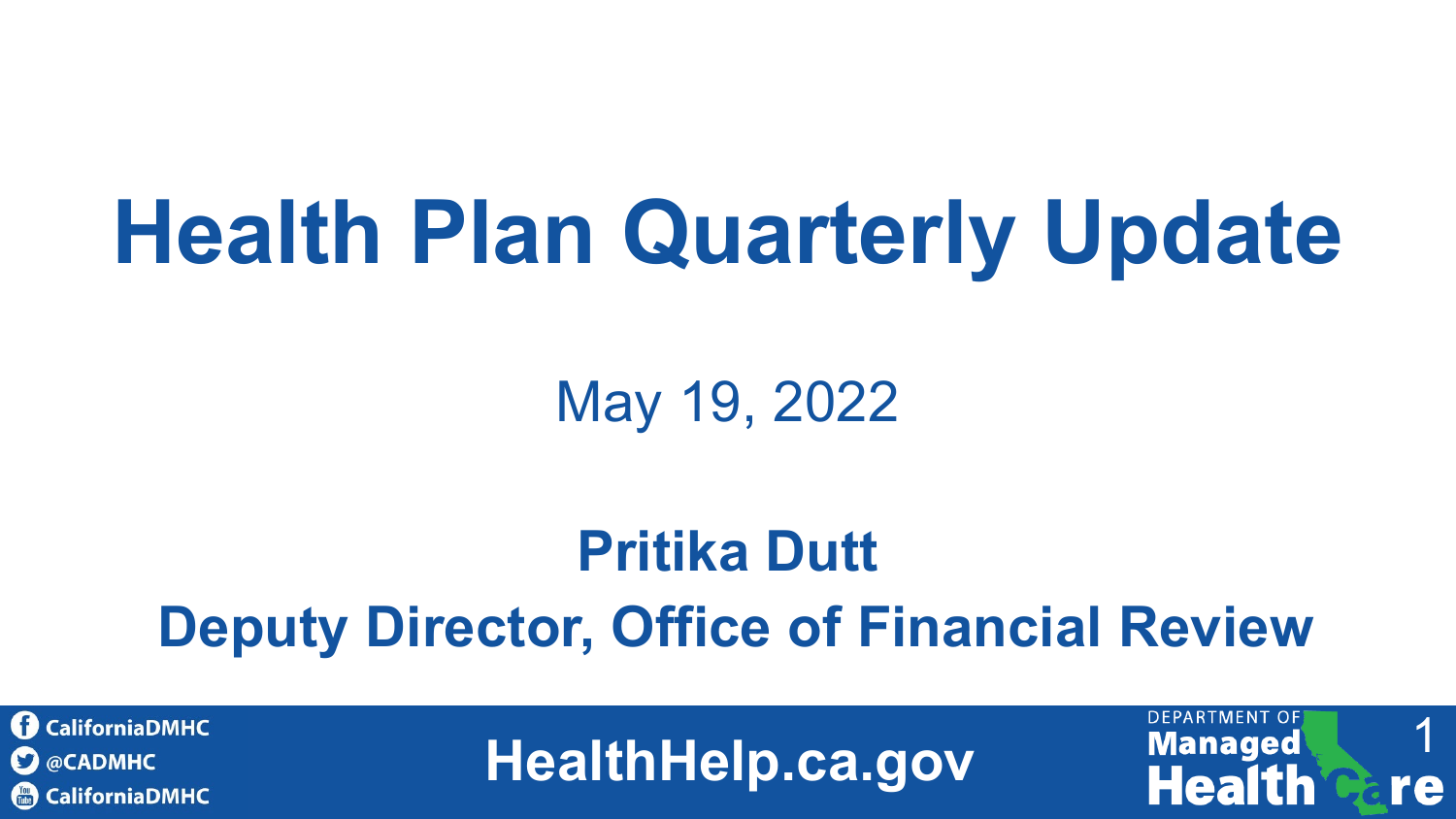# **Knox-Keene Licensed Plans**

|                                                                             | 4/6/2022                                                |
|-----------------------------------------------------------------------------|---------------------------------------------------------|
| <b>Full Service</b>                                                         | 95                                                      |
| <b>Dental</b>                                                               | 14                                                      |
| <b>Behavioral Health</b>                                                    | 14                                                      |
| <b>Vision</b>                                                               | 9                                                       |
| <b>Pharmacy (Medicare Part D)</b>                                           | $\overline{2}$                                          |
| <b>Discount</b>                                                             | $\overline{2}$                                          |
| Chiropractic                                                                | 3                                                       |
| <b>Dental/Vision</b>                                                        | $\overline{2}$                                          |
| <b>Total</b>                                                                | 141                                                     |
| aliforniaDMHC<br><b>HealthHelp.ca.gov</b><br><b>CADMHC</b><br>aliforniaDMHC | <b>DEPARTMENT OF</b><br><b>Managed</b><br><b>Health</b> |

 $\overline{\mathbf{O}}$   $\oplus$ 

Tube

2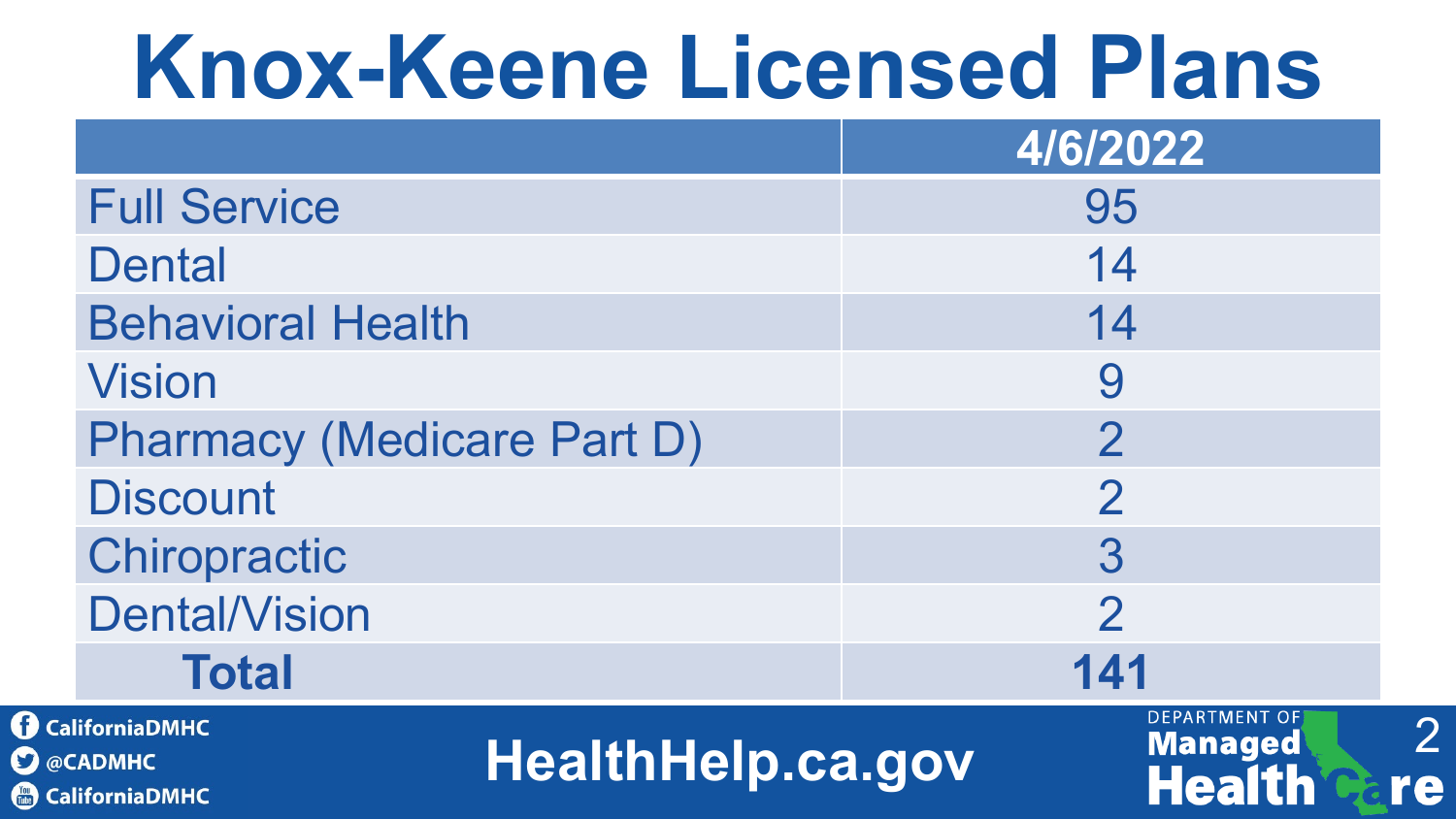### **Full Service Enrollment (in Millions)**

|                                     | 12/31/20 3/31/21 6/30/21 9/30/21 12/31/21 |       |       |       |       |
|-------------------------------------|-------------------------------------------|-------|-------|-------|-------|
| <b>Full Service</b><br><b>Lives</b> | 27.12                                     | 27.68 | 27.96 | 28.23 | 28.45 |
| <b>Total</b><br><b>Commercial</b>   | 13.50                                     | 13.77 | 13.80 | 13.87 | 13.92 |
| <b>Total</b><br>Government          | 13.62                                     | 13.91 | 14.16 | 14.36 | 14.53 |

**CaliforniaDMHC C** @CADMHC **CaliforniaDMHC** 

**HealthHelp.ca.gov**

3

re

**DEPARTMENT OF** 

**Managed**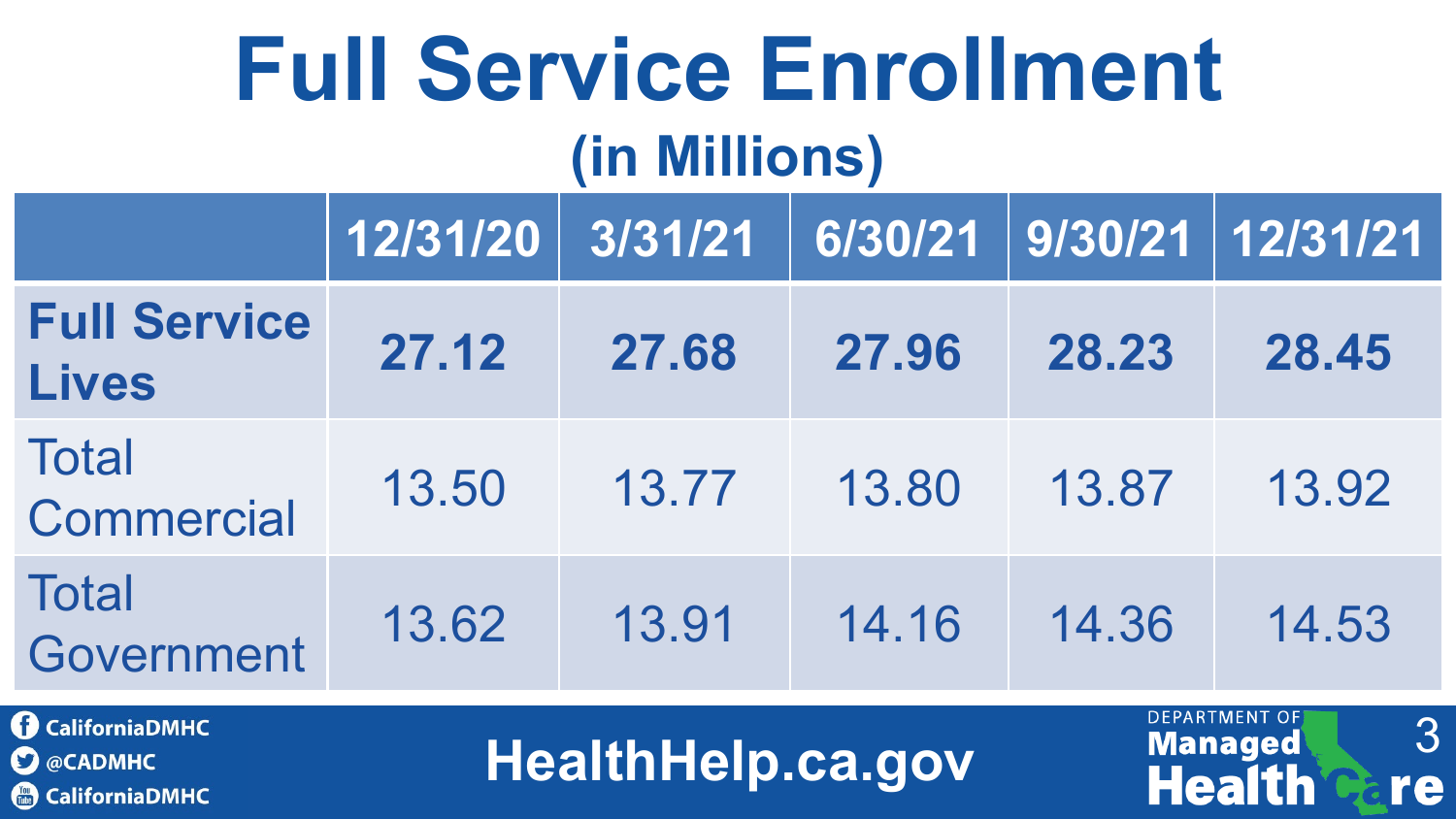### **Full Service Enrollment Trend (in Millions)**

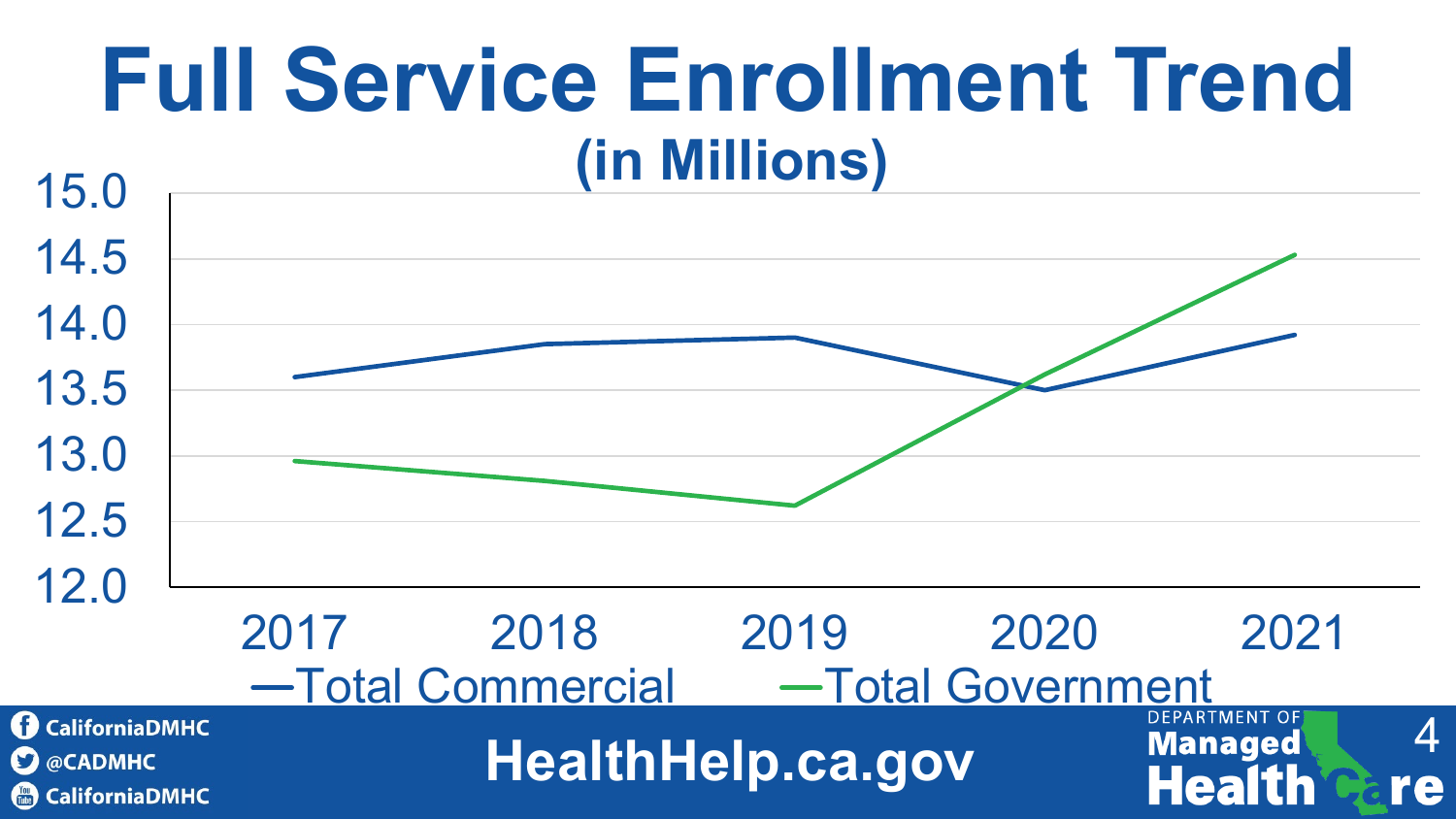# **Commercial Enrollment: HMO (in Millions)**

|                    | 12/31/20 | 3/31/21 |       |       | 6/30/21   9/30/21   12/31/21 |
|--------------------|----------|---------|-------|-------|------------------------------|
| <b>Large Group</b> | 7.93     | 8.09    | 8.08  | 8.05  | 8.03                         |
| <b>Small Group</b> | 1.44     | 1.42    | 1.42  | 1.41  | 1.42                         |
| <b>Individual</b>  | 1.37     | 1.47    | 1.47  | 1.51  | 1.51                         |
| <b>Total HMO</b>   | 10.74    | 10.98   | 10.97 | 10.97 | 10.96                        |

**CaliforniaDMHC C** @CADMHC **(a)** CaliforniaDMHC

**HealthHelp.ca.gov**

5

re

**DEPARTMENT OF** 

**Managed**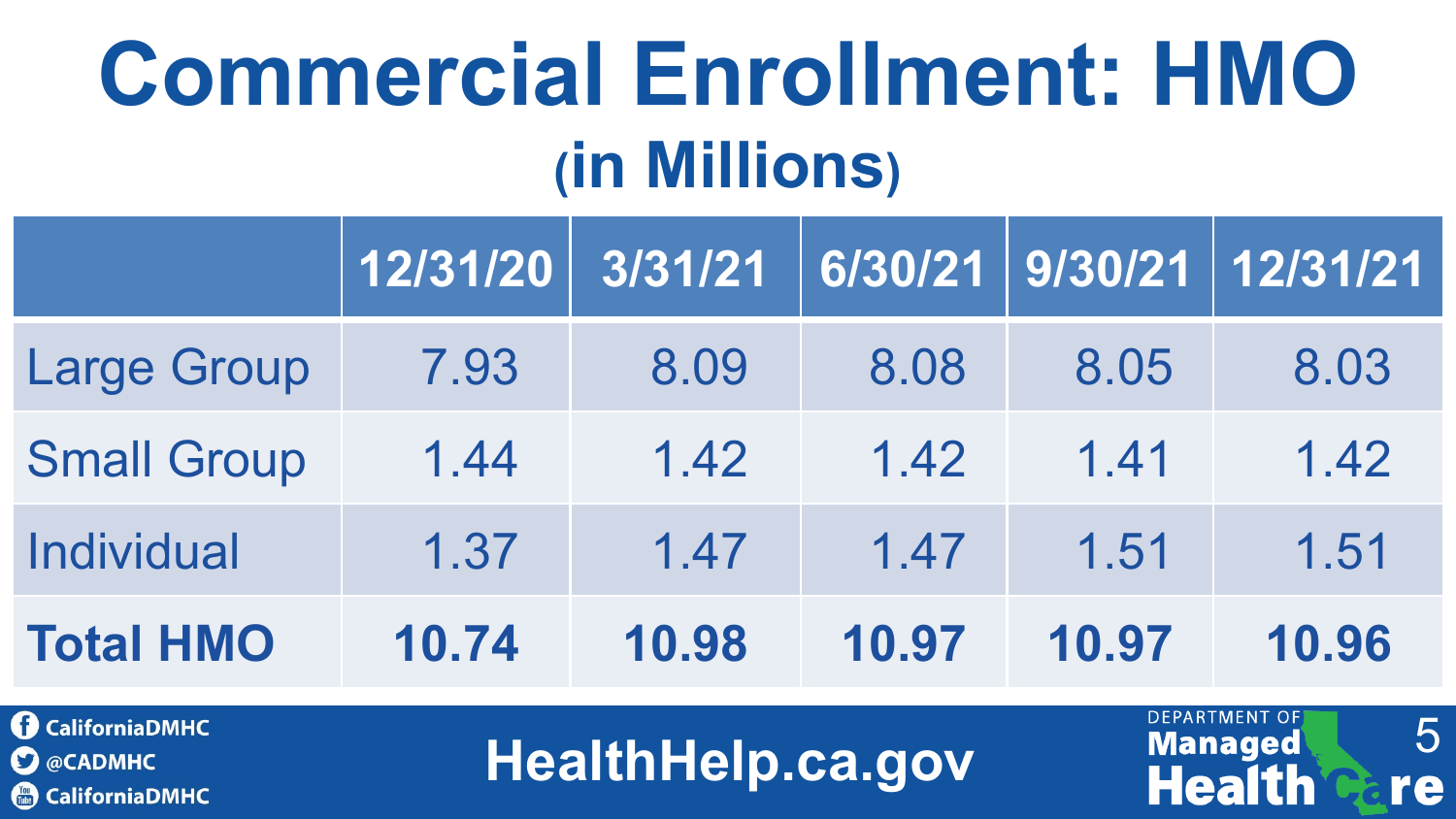## **Commercial Enrollment: PPO/EPO (in Millions)**

|                                | 12/31/20 | 3/31/21 |      |      | 6/30/21 9/30/21 12/31/21 |
|--------------------------------|----------|---------|------|------|--------------------------|
| <b>Large Group</b>             | 0.84     | 0.85    | 0.87 | 0.90 | 0.94                     |
| <b>Small Group</b>             | 0.73     | 0.73    | 0.75 | 0.77 | 0.79                     |
| <b>Individual</b>              | 0.69     | 0.71    | 0.71 | 0.72 | 0.72                     |
| <b>Total</b><br><b>PPO/EPO</b> | 2.26     | 2.29    | 2.33 | 2.39 | 2.45                     |

**CaliforniaDMHC**  $\mathbf{\Omega}$  @CADMHC **(a)** CaliforniaDMHC

**HealthHelp.ca.gov**

6

re

**DEPARTMENT OF** 

**Managed**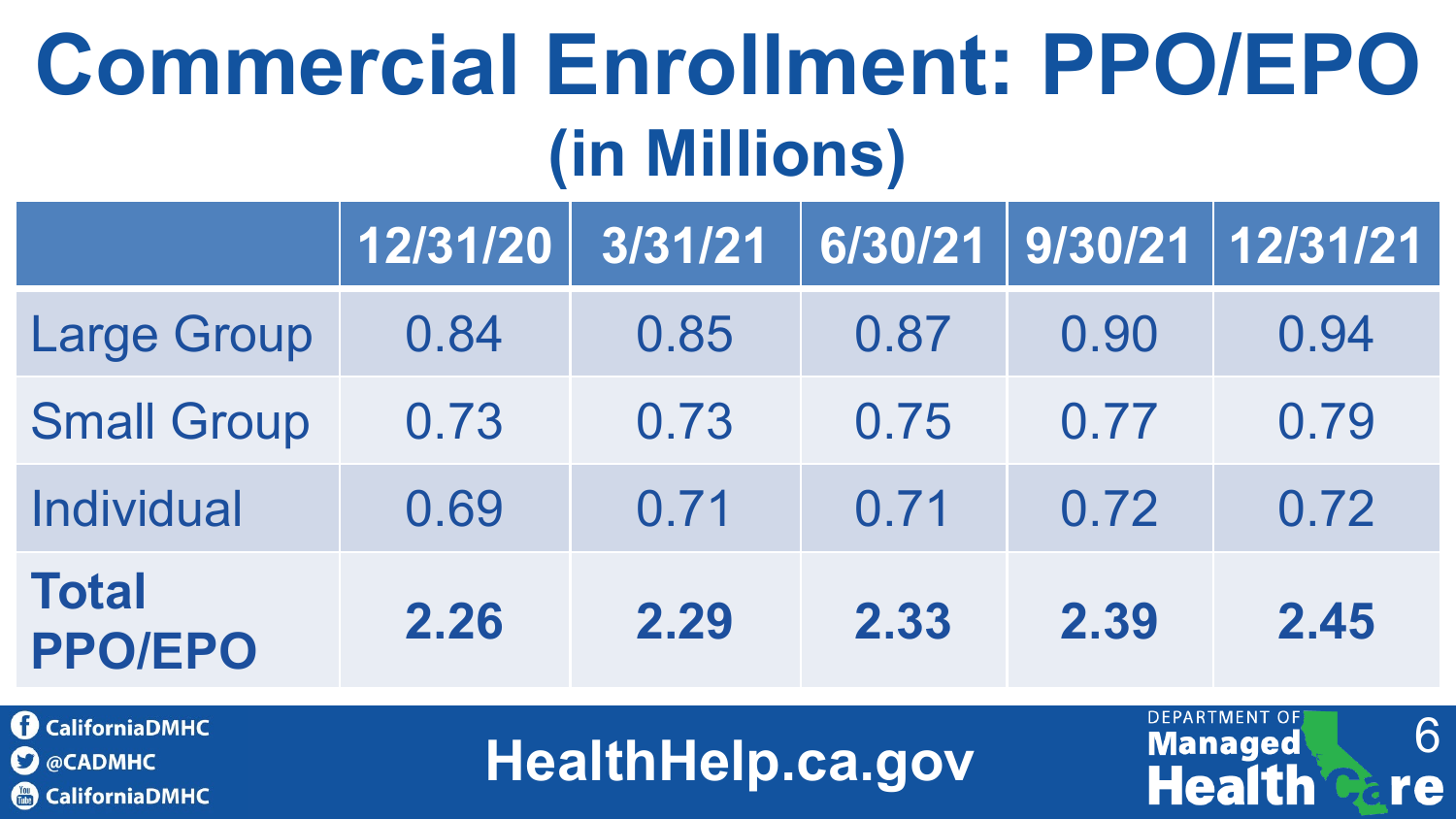# **Government Enrollment (in Millions)**

|                                   | 12/31/20   3/31/21   6/30/21   9/30/21   12/31/21 |       |       |       |       |
|-----------------------------------|---------------------------------------------------|-------|-------|-------|-------|
| <b>Medi-Cal</b>                   | 10.98                                             | 11.21 | 11.44 | 11.61 | 11.77 |
| <b>Medicare</b><br>Advantage      | 2.64                                              | 2.70  | 2.72  | 2.75  | 2.76  |
| <b>Total</b><br><b>Government</b> | 13.62                                             | 13.91 | 14.16 | 14.36 | 14.53 |

**CaliforniaDMHC C** @CADMHC **CaliforniaDMHC** 

**HealthHelp.ca.gov**

7

re

**DEPARTMENT OF** 

Managed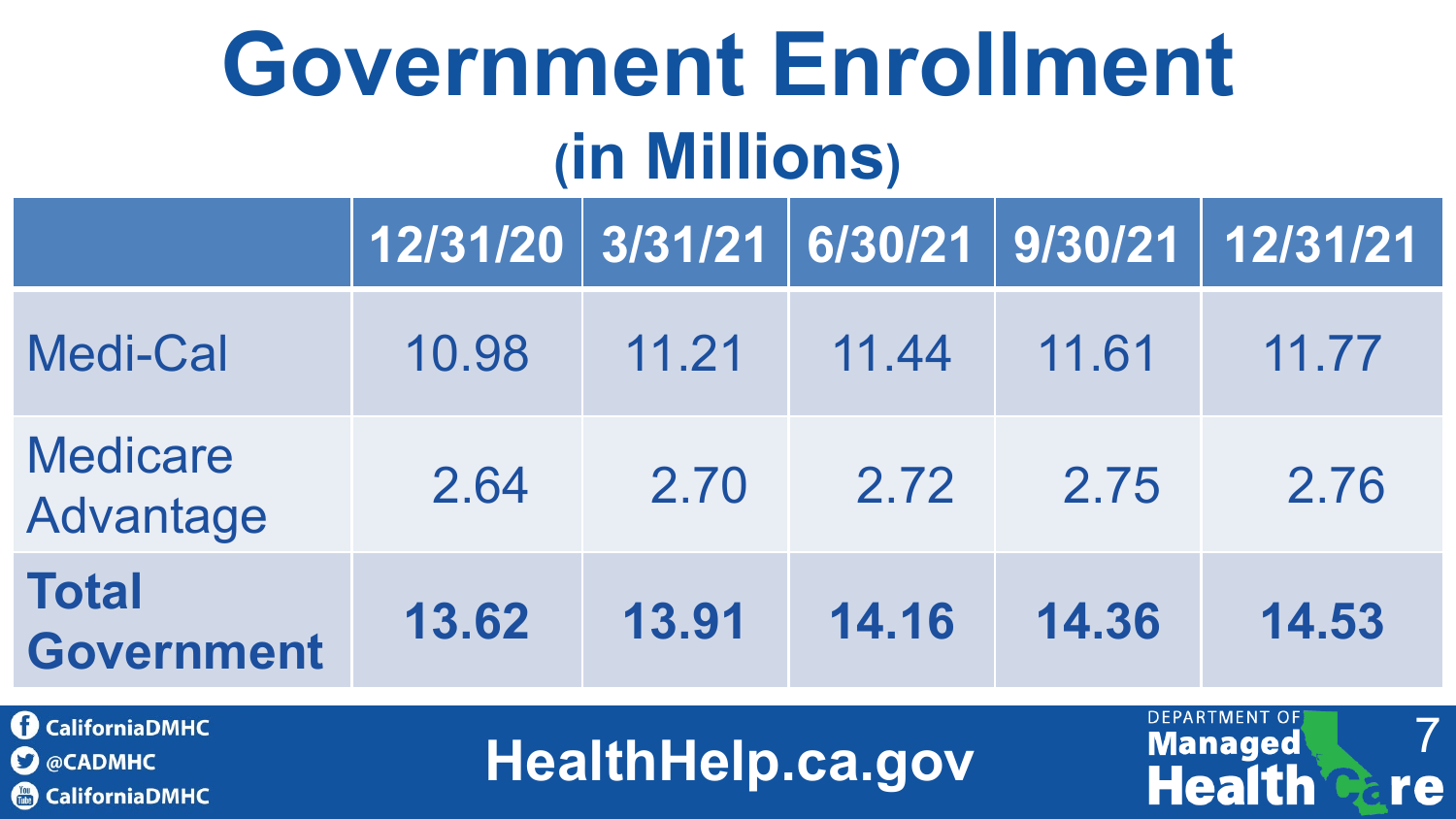### **Closely Monitored Plans at December 31, 2021**

|                                                                             | <b>Number of Plans Enrollment</b> |                                                             |
|-----------------------------------------------------------------------------|-----------------------------------|-------------------------------------------------------------|
| <b>Full Service Plans</b>                                                   | 29                                | 4,572,414                                                   |
| <b>Medi-Cal</b>                                                             | 3                                 | 3,297,182                                                   |
| <b>Medicare Advantage</b>                                                   | 6                                 | 169,630                                                     |
| <b>Commercial</b>                                                           | 5                                 | 633,191                                                     |
| <b>Restricted</b>                                                           | 15                                | 472,411                                                     |
| <b>Specialized Service Plans</b>                                            | 4                                 | 223,506                                                     |
| CaliforniaDMHC<br>$\mathbf{\mathcal{D}}$ @CADMHC<br><b>B</b> CaliforniaDMHC | <b>HealthHelp.ca.gov</b>          | <b>DEPARTMENT OF</b><br>8<br><b>Managed</b><br>Health<br>re |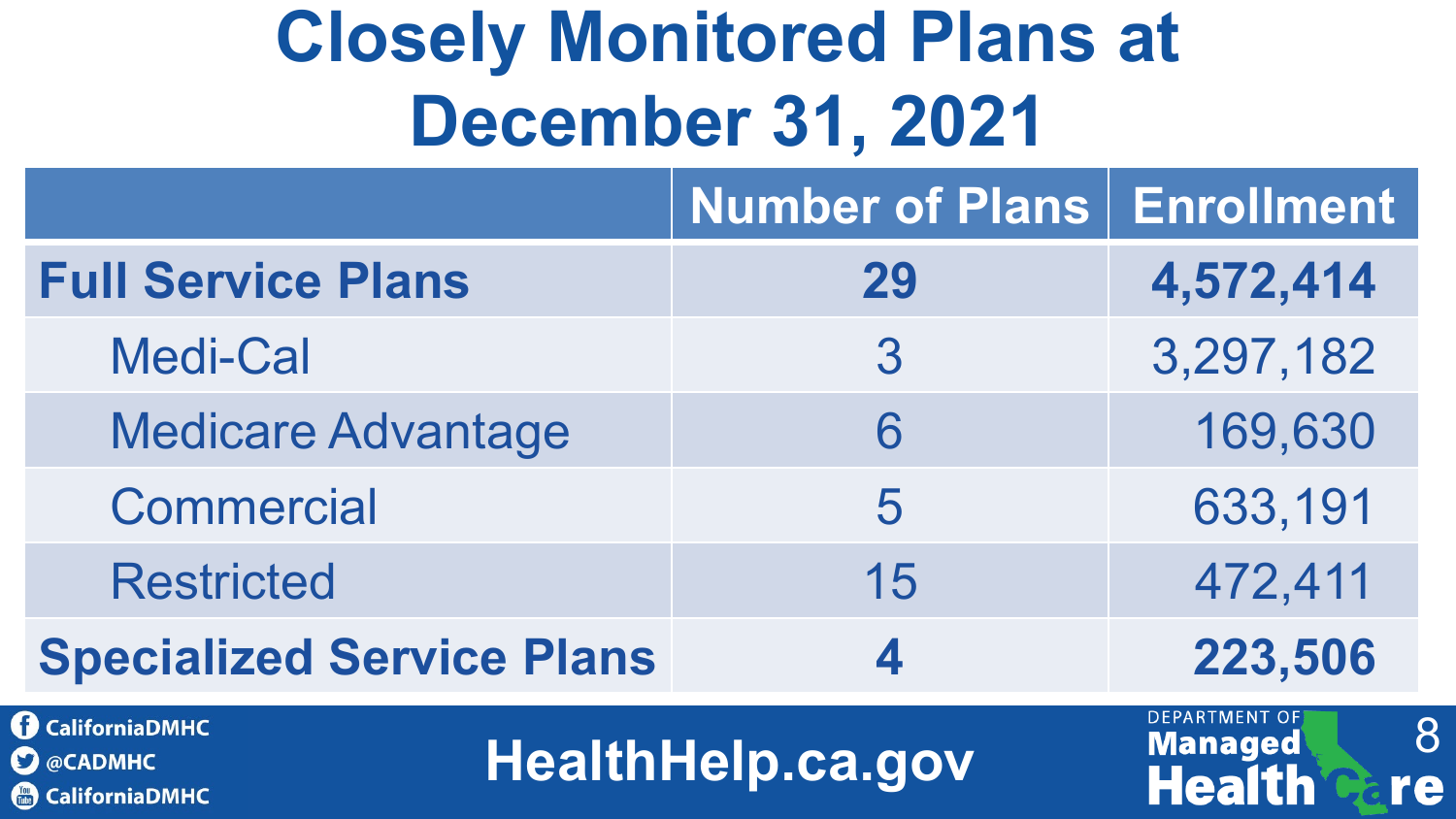### **TNE Deficient Plans – December 31, 2021**

| <b>Plan Name</b>                                                                               | <b>Plan Type</b>    | <b>Covered</b><br><b>Lives</b>                              |
|------------------------------------------------------------------------------------------------|---------------------|-------------------------------------------------------------|
| <b>CCA Health Plans of California, Inc.</b>                                                    | <b>Full Service</b> | 500                                                         |
| <b>Golden State Medicare Health Plan</b>                                                       | <b>Full Service</b> | 4,432                                                       |
| <b>Premier Eye Care, Inc.</b>                                                                  | <b>Specialized</b>  | 71,748                                                      |
| UnitedHealthcare Benefits Plan of<br>California                                                | <b>Full Service</b> | 370,381                                                     |
| <b>CaliforniaDMHC</b><br><b>HealthHelp.ca.gov</b><br>$\sum$ @CADMHC<br><b>A</b> CaliforniaDMHC |                     | <b>DEPARTMENT OF</b><br>9<br>Managed<br><b>Health</b><br>re |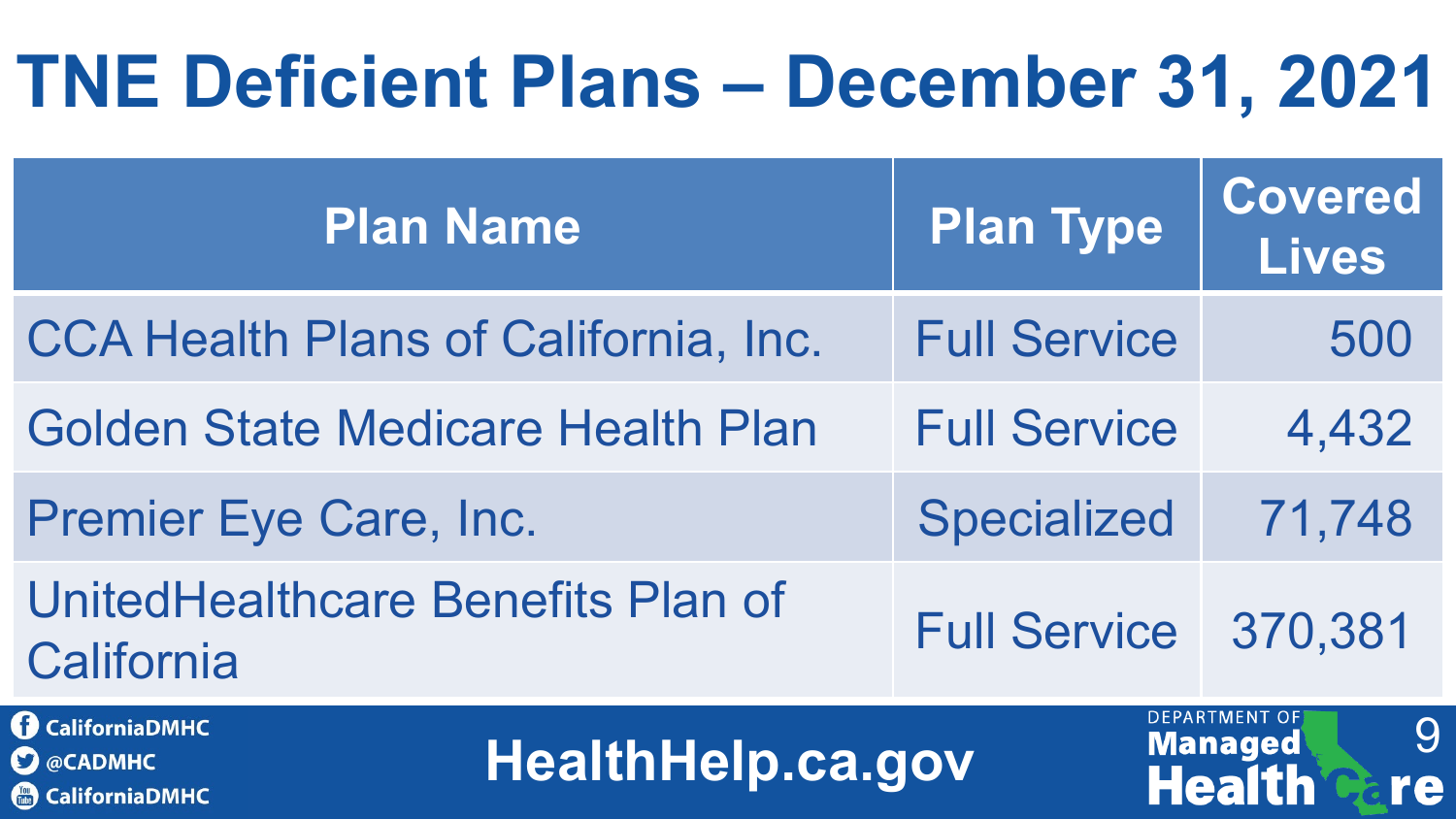#### **Tangible Net Equity of All Plans as of December 31, 2021**

|                              | Less Than   100%-   130%-<br>100% |   |    | $250% -$<br>  129.99% 249.99% 499.99% | 500%+ |
|------------------------------|-----------------------------------|---|----|---------------------------------------|-------|
| <b>Commercial</b>            |                                   |   | 13 |                                       |       |
| <b>Medi-Cal</b>              |                                   |   | 3  |                                       | 20    |
| <b>Medicare</b><br>Advantage |                                   | 3 | 14 | 12                                    | 5     |
| <b>Specialized</b>           |                                   |   |    | $\mathcal{P}$                         | 39    |
| <b>Total</b>                 |                                   |   | 34 | 27                                    | 73    |

**CaliforniaDMHC O** @CADMHC **CaliforniaDMHC** 

**HealthHelp.ca.gov**

10

re

**DEPARTMENT OF** 

**Managed**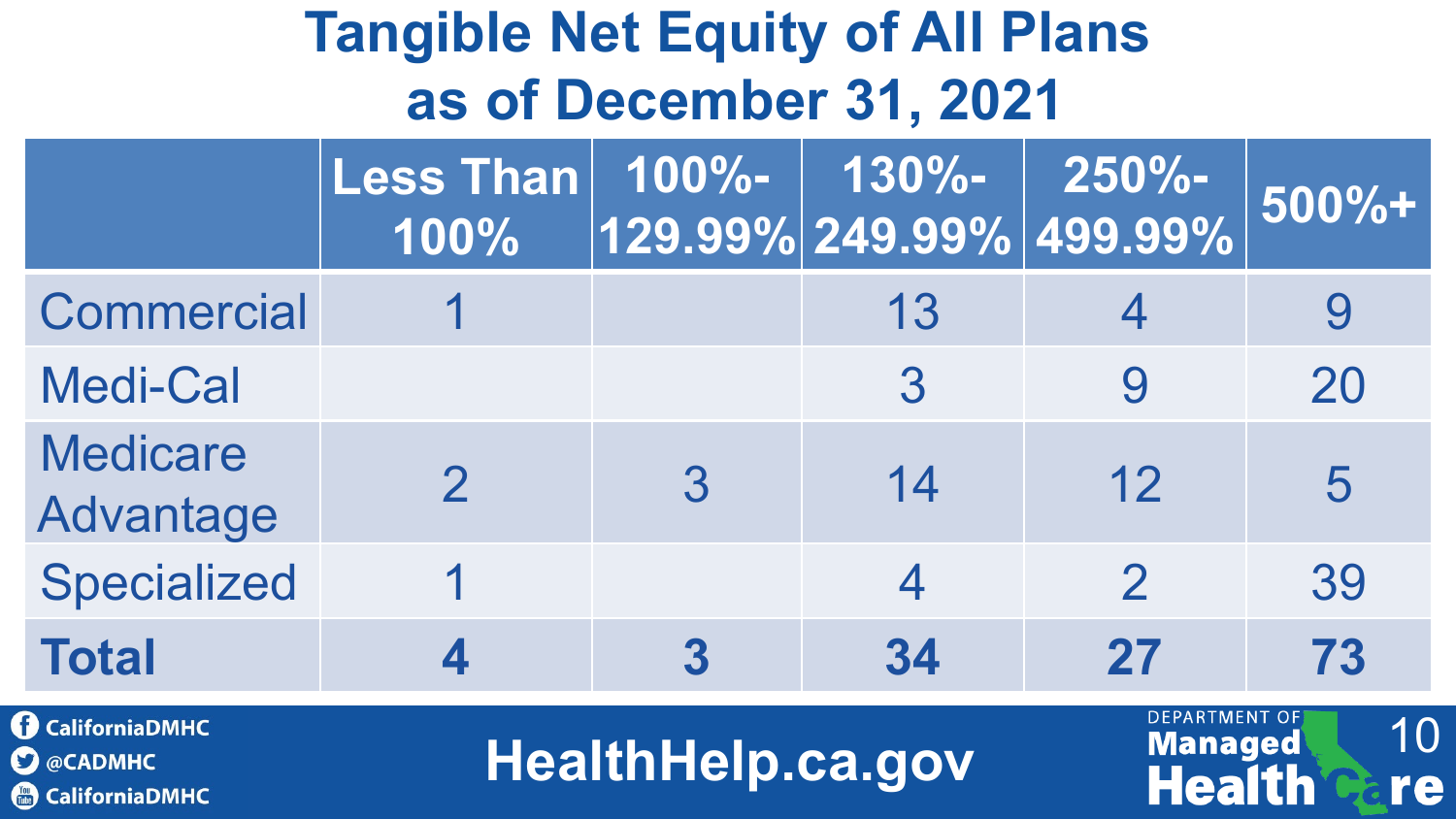#### **Tangible Net Equity of Full Service Plans by Enrollment as of December 31, 2021**

|              | Less Than 100%-<br>100% | 130%-<br>  129.99% 249.99% 499.99% | $250% -$      | 500%+ |
|--------------|-------------------------|------------------------------------|---------------|-------|
| 0-50K        |                         | 20                                 | 11            |       |
| 51-100K      |                         | 3                                  | 6             | 3     |
| 101-200K     |                         | 3                                  | $\mathcal{P}$ | 5     |
| 201-300K     |                         |                                    |               |       |
| 301K+        |                         | 3                                  | $\mathcal{P}$ | 15    |
| <b>Total</b> |                         | 30                                 | 25            | 34    |

**CaliforniaDMHC C** @CADMHC **CaliforniaDMHC** 

**HealthHelp.ca.gov**

11

re

**DEPARTMENT OF** 

**Managed**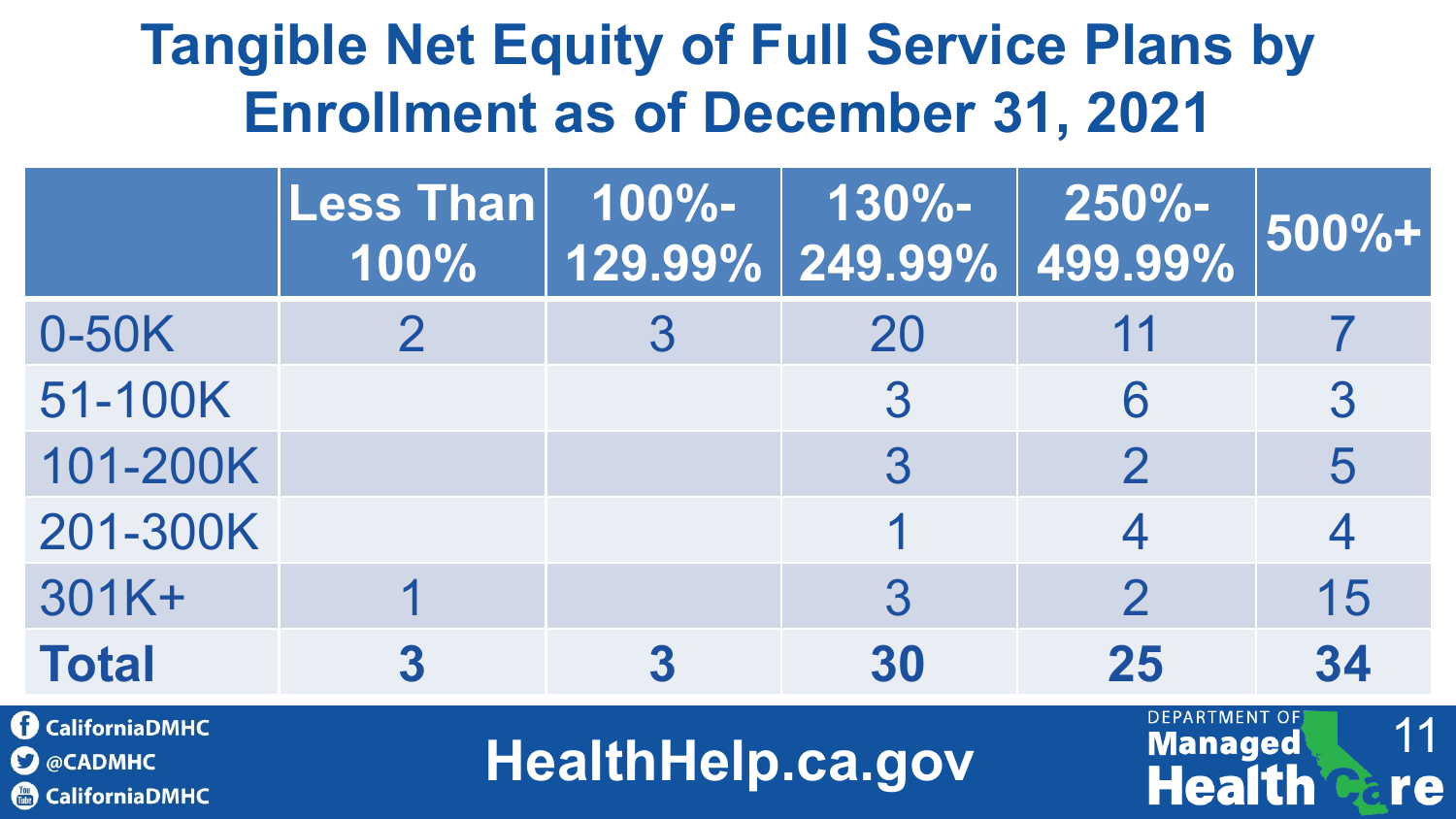#### **Tangible Net Equity Full Service Plans by Enrollment 130% to 249.99%**

|              | $130% -$ | $151% -$      | $175% -$<br>  150.99%   174.99%   199.99%   224.99% 249.99% | $200\% - 225\% -$ |  |
|--------------|----------|---------------|-------------------------------------------------------------|-------------------|--|
| 0-50K        |          |               |                                                             |                   |  |
| 51-100K      |          | $\mathcal{P}$ |                                                             |                   |  |
| 101-200K     |          |               |                                                             |                   |  |
| 201-300K     |          |               |                                                             |                   |  |
| 301K+        |          |               |                                                             |                   |  |
| <b>Total</b> |          |               |                                                             |                   |  |

**CaliforniaDMHC O** @CADMHC **&** CaliforniaDMHC

**HealthHelp.ca.gov**

12

re

**DEPARTMENT OF** 

**Managed**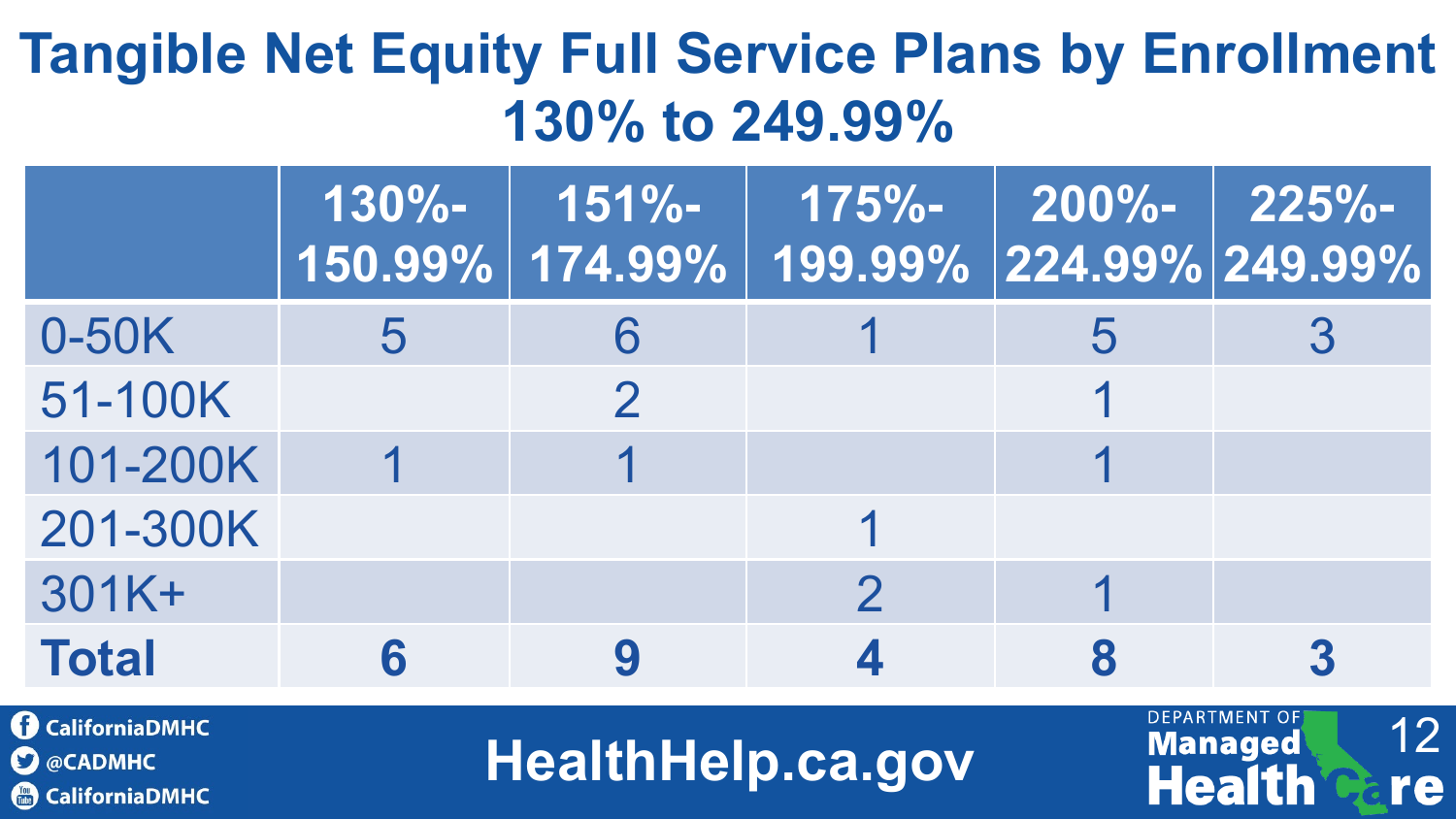#### **Tangible Net Equity of Full Service Plans by Quarter**

|            | Less Than<br>100% | $100\%$ -     | 130%-<br>$\mid$ 129.99% $\mid$ 249.99% $\mid$ 499.99% | $250% -$ | $500% +$ |
|------------|-------------------|---------------|-------------------------------------------------------|----------|----------|
| 12/31/2021 | 3                 | 3             | 30                                                    | 25       | 34       |
| 9/30/2021  |                   | 6             | 21                                                    | 28       | 36       |
| 6/30/2021  | $\mathcal{P}$     | 9             | 17                                                    | 27       | 38       |
| 3/31/2021  | 3                 | 5             | 23                                                    | 19       | 40       |
| 12/31/2020 |                   | $\mathcal{P}$ | 22                                                    | 24       | 37       |

**CaliforniaDMHC C** @CADMHC **CaliforniaDMHC** 

**HealthHelp.ca.gov**

13

re

**DEPARTMENT OF** 

**Managed**